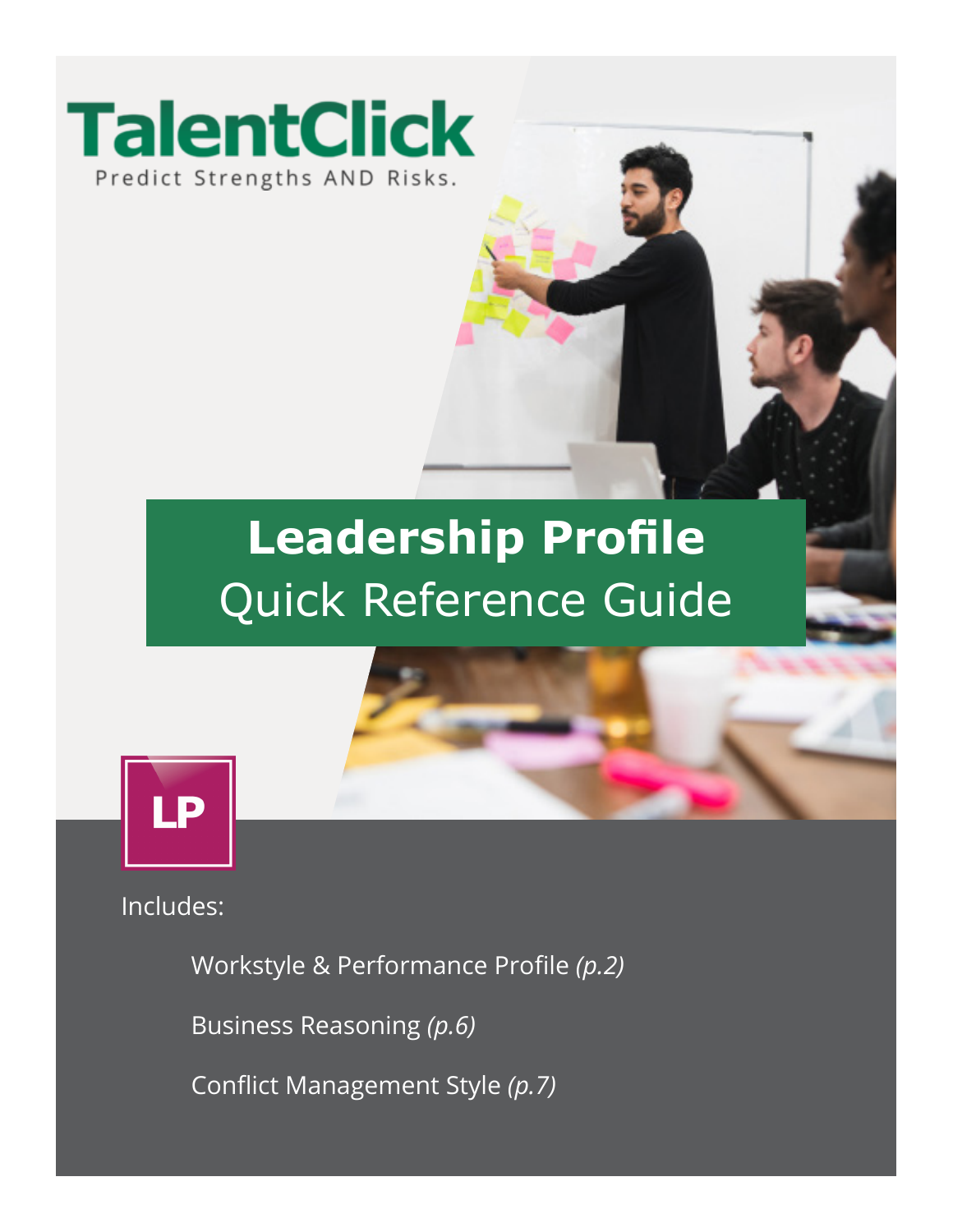

## Workstyle & Performance Profile

| <b>DIMENSION</b>                                                                 | <b>LEFT SIDE</b>                                                                                                                                                                                                                | <b>MID RANGE</b>                                                                                                                                                                                              | <b>RIGHT SIDE</b>                                                                                                                                                                                         |
|----------------------------------------------------------------------------------|---------------------------------------------------------------------------------------------------------------------------------------------------------------------------------------------------------------------------------|---------------------------------------------------------------------------------------------------------------------------------------------------------------------------------------------------------------|-----------------------------------------------------------------------------------------------------------------------------------------------------------------------------------------------------------|
|                                                                                  | <b>NON-DOMINANT</b>                                                                                                                                                                                                             | <b>VS. DOMINANT</b>                                                                                                                                                                                           |                                                                                                                                                                                                           |
| Leadership<br><b>Orientation</b>                                                 | <b>Driven to contribute as</b><br>opposed to lead others                                                                                                                                                                        | <b>Comfortable</b><br>contributing or leading<br>when needed                                                                                                                                                  | <b>Driven to lead others</b>                                                                                                                                                                              |
| The degree to which a<br>person is driven to take<br>charge & lead others.       | <b>STRENGTHS</b><br>Agreeable & modest<br>$\bullet$<br>Enjoys being an<br>$\bullet$<br>individual contributor<br>or team- player<br>Readily follows<br>$\bullet$<br>direction                                                   | <b>STRENGTHS</b><br>Comfortable taking<br>directions from others<br>Comfortable taking<br>$\bullet$<br>charge if necessary                                                                                    | <b>STRENGTHS</b><br>Assertive & self-<br>assured<br>Enjoys taking charge &<br>providing direction<br>Shows initiative                                                                                     |
|                                                                                  | <b>POTENTIAL CHALLENGES</b><br>May not want to<br>$\bullet$<br>assume a leadership<br>role<br>May be uncomfortable<br>$\bullet$<br>being assertive or<br>delegating to others                                                   | <b>POTENTIAL CHALLENGES</b><br>May have difficulty<br>leading others every<br>day<br>May need some<br>$\bullet$<br>opportunity to take<br>charge to be satisfied<br>at work                                   | <b>POTENTIAL CHALLENGES</b><br>May feel frustrated<br>if unable to make<br>independent decisions<br>May find it difficult to<br>follow direction from<br>others                                           |
|                                                                                  | <b>CONTENTED VS. ACHIEVEMENT-FOCUSED</b>                                                                                                                                                                                        |                                                                                                                                                                                                               |                                                                                                                                                                                                           |
| <b>Achievement</b><br><b>Orientation</b>                                         | <b>Motivated by modest</b><br>goals                                                                                                                                                                                             | <b>Motivated by realistic,</b><br>reachable goals                                                                                                                                                             | <b>Motivated by challenging</b><br>goals                                                                                                                                                                  |
| The degree to which a<br>person is focused on<br>achieving challenging<br>goals. | <b>STRENGTHS</b><br>Easy-going & easy-to-<br>$\bullet$<br>please<br>Generally satisfied with<br>$\bullet$<br>themselves & others<br>Enjoys straightforward<br>$\bullet$<br>tasks or those that<br>they have already<br>mastered | <b>STRENGTHS</b><br>Able to fulfill<br>responsibilities & meet<br>others' standards &<br>expectations<br>Has realistic<br>$\bullet$<br>expectations of<br>themselves & others                                 | <b>STRENGTHS</b><br>Self-driven & hard-<br>working<br>Has high expectations<br>of themselves & others<br>Enjoys difficult tasks &<br>stretch projects<br>Seeks growth & self-<br>$\bullet$<br>improvement |
|                                                                                  | POTENTIAL CHALLENGES<br>May find it challenging<br>at times to maintain<br>a high level of<br>performance<br>May need active<br>support with<br>demanding goals                                                                 | <b>POTENTIAL CHALLENGES</b><br>May feel frustrated by<br>$\bullet$<br>expectations that they<br>think are unreasonable<br>May need<br>$\bullet$<br>encouragement with<br>goals that are difficult<br>to reach | POTENTIAL CHALLENGES<br>May need to be<br>challenged & fully<br>utilized to be engaged<br>May feel frustrated<br>when personal goals<br>or expectations are not<br>met                                    |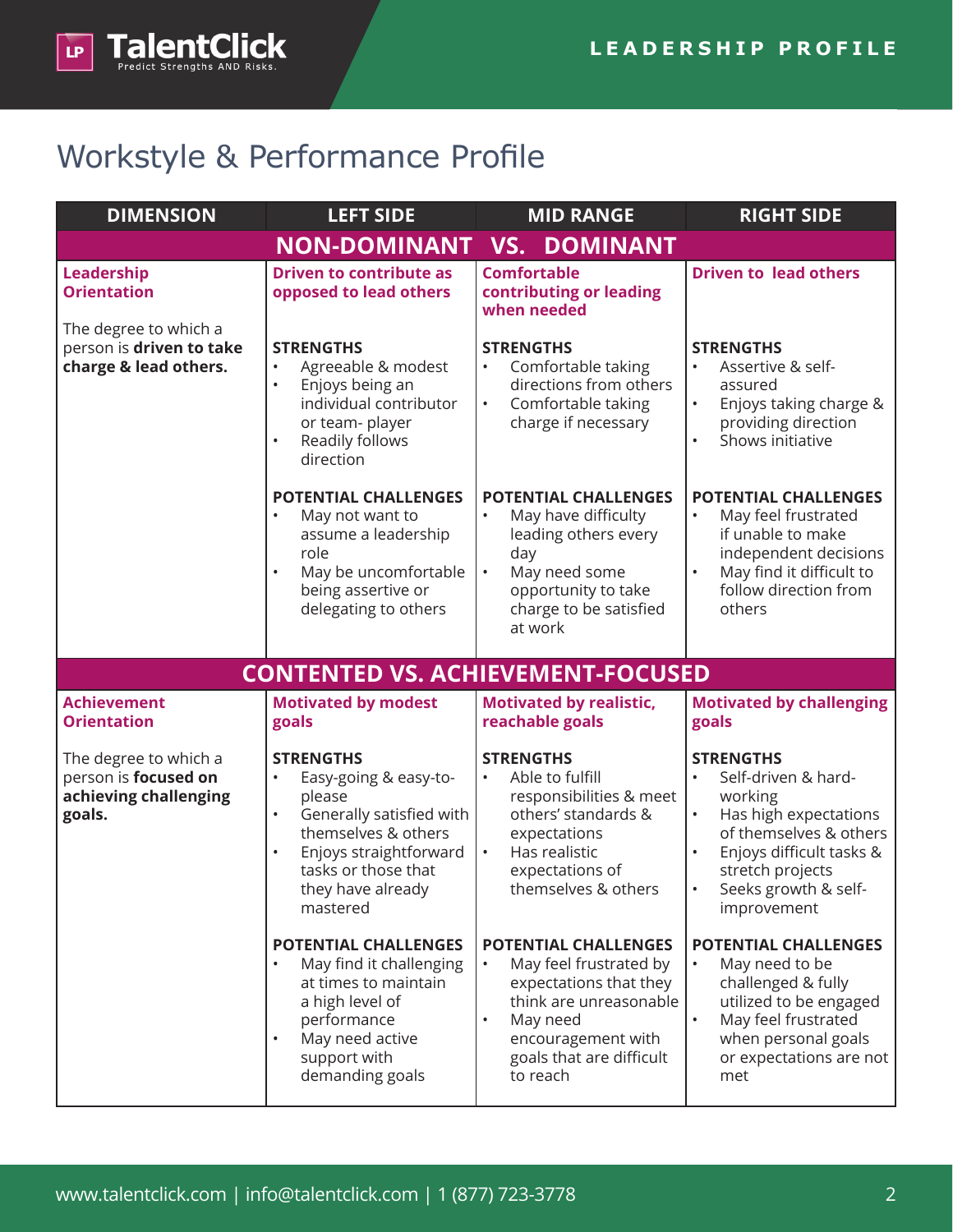

| <b>DIMENSION</b>                                                     | <b>LEFT SIDE</b>                                                                                                                                                                         | <b>MID RANGE</b>                                                                                                                                                                                      | <b>RIGHT SIDE</b>                                                                                                                                                                                      |
|----------------------------------------------------------------------|------------------------------------------------------------------------------------------------------------------------------------------------------------------------------------------|-------------------------------------------------------------------------------------------------------------------------------------------------------------------------------------------------------|--------------------------------------------------------------------------------------------------------------------------------------------------------------------------------------------------------|
|                                                                      |                                                                                                                                                                                          | <b>REACTIVE VS. CALM</b>                                                                                                                                                                              |                                                                                                                                                                                                        |
| <b>Emotional</b><br><b>Orientation</b>                               | <b>Responsive to stress &amp;</b><br>pressure                                                                                                                                            | <b>Tolerant of typical stress</b><br>& pressure                                                                                                                                                       | <b>Resilient to stress &amp;</b><br>pressure                                                                                                                                                           |
| The degree to which a<br>person is tolerant of<br>stress & pressure. | <b>STRENGTHS</b><br>Vigilant & prompt<br>$\bullet$<br>Shows a sense of<br>$\bullet$<br>urgency<br>Quick to respond<br>to high-pressure<br>situations                                     | <b>STRENGTHS</b><br>Can handle typical<br>work stress & pressure<br>Generally seen by<br>others as balanced &<br>stable                                                                               | <b>STRENGTHS</b><br>Even-tempered & level-<br>headed<br>Thinks through<br>possible solutions<br>before acting<br>Takes heavy job<br>demands in stride                                                  |
|                                                                      | <b>POTENTIAL CHALLENGES</b><br>May be tense or<br>$\bullet$<br>anxious<br>May become upset<br>$\bullet$<br>or discouraged when<br>things do not go well                                  | <b>POTENTIAL CHALLENGES</b><br>May not always display<br>a sense of urgency<br>May become<br>$\bullet$<br>distressed with<br>prolonged periods of<br>heavy job demands                                | <b>POTENTIAL CHALLENGES</b><br>May be slower to<br>respond to urgent<br>situations<br>Others may mistake<br>calmness for lack of<br>enthusiasm                                                         |
|                                                                      |                                                                                                                                                                                          | <b>RESERVED VS. OUTGOING</b>                                                                                                                                                                          |                                                                                                                                                                                                        |
| <b>Social</b><br><b>Orientation</b>                                  | <b>Enjoys &amp; seeks</b><br>independent work                                                                                                                                            | <b>Comfortable working</b><br>independently or with<br>others when needed                                                                                                                             | <b>Enjoys &amp; seeks social</b><br>interaction                                                                                                                                                        |
| The degree to which a<br>person enjoys social<br>interaction.        | <b>STRENGTHS</b><br>Reflective & thoughtful<br>$\bullet$<br>Easily focuses on<br>$\bullet$<br>independent work<br>Carefully considers<br>$\bullet$<br>thoughts & ideas<br>before sharing | <b>STRENGTHS</b><br>Capable of both<br>independent &<br>collaborative tasks<br>Comfortable working<br>$\bullet$<br>with others                                                                        | <b>STRENGTHS</b><br>Open & communicative<br>Easily builds<br>relationships with<br>others<br>Enjoys meeting new<br>$\bullet$<br>people & networking<br>Readily shares<br>$\bullet$<br>thoughts & ideas |
|                                                                      | POTENTIAL CHALLENGES<br>May prefer to work<br>independently when<br>involving others is<br>required<br>May not openly voice<br>ideas & opinions                                          | <b>POTENTIAL CHALLENGES</b><br>May not enjoy events<br>$\bullet$<br>with unfamiliar people<br>or networking<br>May require some<br>$\bullet$<br>opportunity to work<br>with others to stay<br>engaged | POTENTIAL CHALLENGES<br>May prefer to<br>involve others when<br>independent work is<br>required<br>May need verbal<br>recognition from<br>others to stay engaged                                       |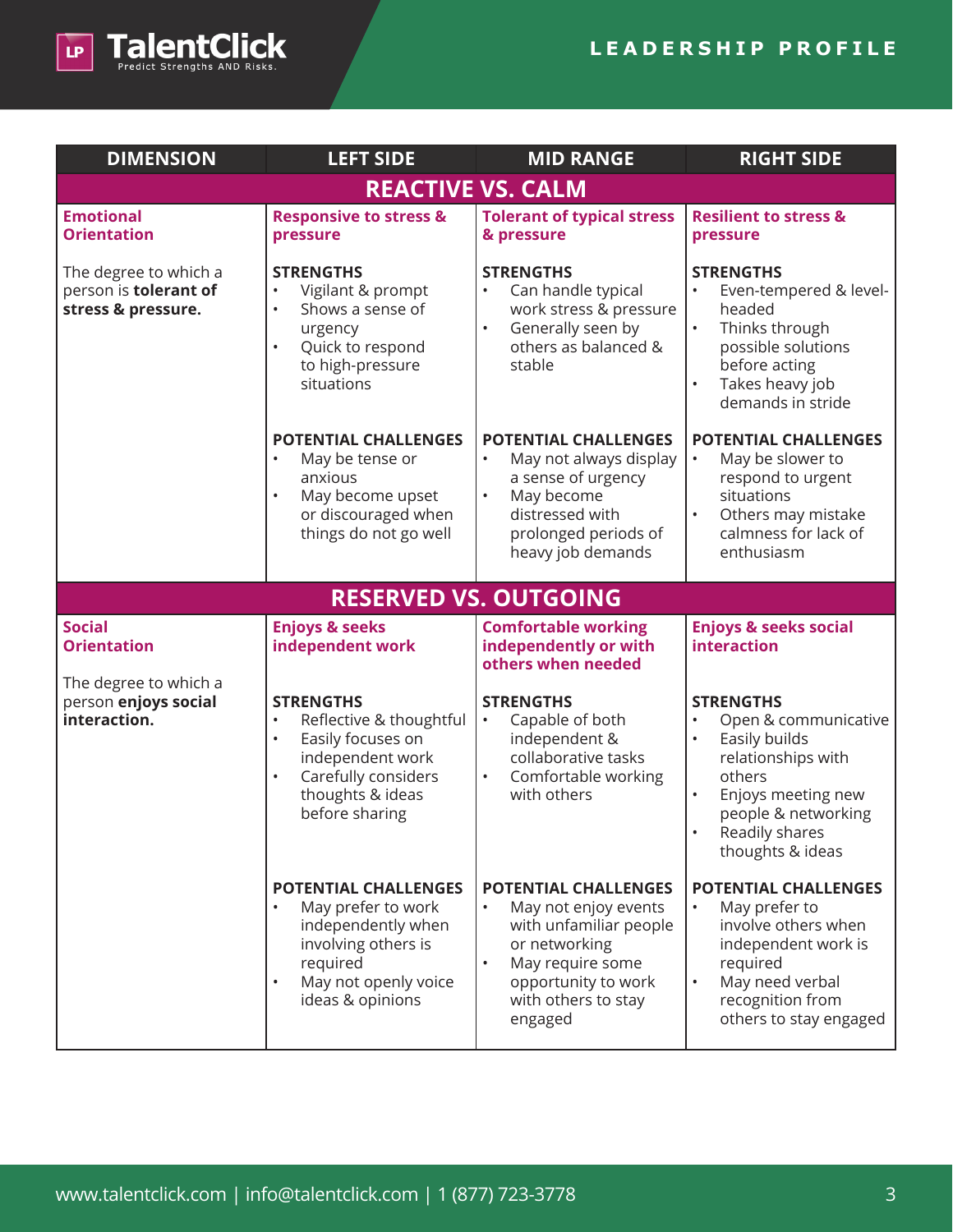

| <b>DIMENSION</b>                                                            | <b>LEFT SIDE</b>                                                                                                                                                                                                                                                   | <b>MID RANGE</b>                                                                                                                                                                                      | <b>RIGHT SIDE</b>                                                                                                                                                                                                                                                                        |
|-----------------------------------------------------------------------------|--------------------------------------------------------------------------------------------------------------------------------------------------------------------------------------------------------------------------------------------------------------------|-------------------------------------------------------------------------------------------------------------------------------------------------------------------------------------------------------|------------------------------------------------------------------------------------------------------------------------------------------------------------------------------------------------------------------------------------------------------------------------------------------|
| <b>DIRECT VS. EMPATHETIC</b>                                                |                                                                                                                                                                                                                                                                    |                                                                                                                                                                                                       |                                                                                                                                                                                                                                                                                          |
| Interpersonal<br><b>Orientation</b><br>The degree to which a                | <b>Concerned with</b><br>objectivity & task<br>completion                                                                                                                                                                                                          | <b>Mindful of both task</b><br>completion & the<br>feelings of others                                                                                                                                 | <b>Concerned with the</b><br>needs & feelings of<br>others                                                                                                                                                                                                                               |
| person is sensitive to<br>the needs & feelings of<br>others.                | <b>STRENGTHS</b><br>Forthright & candid<br>$\bullet$<br>Straightforward & clear<br>$\bullet$<br>communicator<br>Easily voices unpopular<br>$\bullet$<br>opinions<br>Takes an objective,<br>$\bullet$<br>non-emotional point<br>of view                             | <b>STRENGTHS</b><br>Honest about views &<br>$\bullet$<br>opinions<br>$\bullet$<br>Considerate of the<br>needs & feelings of<br>others                                                                 | <b>STRENGTHS</b><br>Compassionate &<br>$\bullet$<br>helpful<br>Tactful communicator<br>$\bullet$<br>Focused on supporting<br>$\bullet$<br>others<br>Strives to achieve<br>$\bullet$<br>outcomes where all<br>parties are satisfied                                                       |
|                                                                             | <b>POTENTIAL CHALLENGES</b><br>May focus on<br>$\bullet$<br>completing tasks more<br>than personal needs<br>May be perceived<br>$\bullet$<br>as insensitive to the<br>feelings of others                                                                           | <b>POTENTIAL CHALLENGES</b><br>May be uncomfortable<br>$\bullet$<br>dealing with people<br>who are upset or angry<br>May find it difficult<br>$\bullet$<br>to deliver or receive<br>negative feedback | <b>POTENTIAL CHALLENGES</b><br>May focus on personal<br>$\bullet$<br>needs more than<br>completing tasks<br>May put others needs<br>$\bullet$<br>ahead of their own                                                                                                                      |
|                                                                             |                                                                                                                                                                                                                                                                    | <b>SPONTANEOUS VS. REGIMENTED</b>                                                                                                                                                                     |                                                                                                                                                                                                                                                                                          |
| <b>Task Orientation</b><br>The degree to which a<br>person is systematic in | <b>Prefers a flexible</b><br>approach to tasks                                                                                                                                                                                                                     | <b>Comfortable being more</b><br>flexible or systematic<br>when needed                                                                                                                                | <b>Prefers a systematic</b><br>approach to tasks                                                                                                                                                                                                                                         |
| their approach to tasks.                                                    | <b>STRENGTHS</b><br>Improvising &<br>$\bullet$<br>adaptable<br>Follows the quickest<br>$\bullet$<br>route to achieving<br>objectives<br>Easily grasps the 'big<br>$\bullet$<br>picture'<br>Not bound by rules or<br>$\bullet$<br>processes<br>POTENTIAL CHALLENGES | <b>STRENGTHS</b><br>Mindful of planning<br>$\bullet$<br>& preparation<br>requirements<br>Able to pivot when<br>$\bullet$<br>needed to meet<br>objectives<br><b>POTENTIAL CHALLENGES</b>               | <b>STRENGTHS</b><br>Conscientious &<br>$\bullet$<br>dependable<br>Creates & follows plans<br>$\bullet$<br>Establishes order &<br>$\bullet$<br>structure<br>Easily attends to<br>$\bullet$<br>details<br>Naturally compliant to<br>$\bullet$<br>rules & processes<br>POTENTIAL CHALLENGES |
|                                                                             | May neglect planning<br>$\bullet$<br>& preparation<br>requirements<br>May overlook details or<br>$\bullet$<br>cut corners                                                                                                                                          | May find it difficult to<br>$\bullet$<br>always follow a strict<br>plan or process<br>May find it difficult<br>$\bullet$<br>to improvise or learn<br>through 'trial & error'                          | May require a detailed<br>plan in order to<br>complete tasks<br>May overlook the 'big<br>picture'                                                                                                                                                                                        |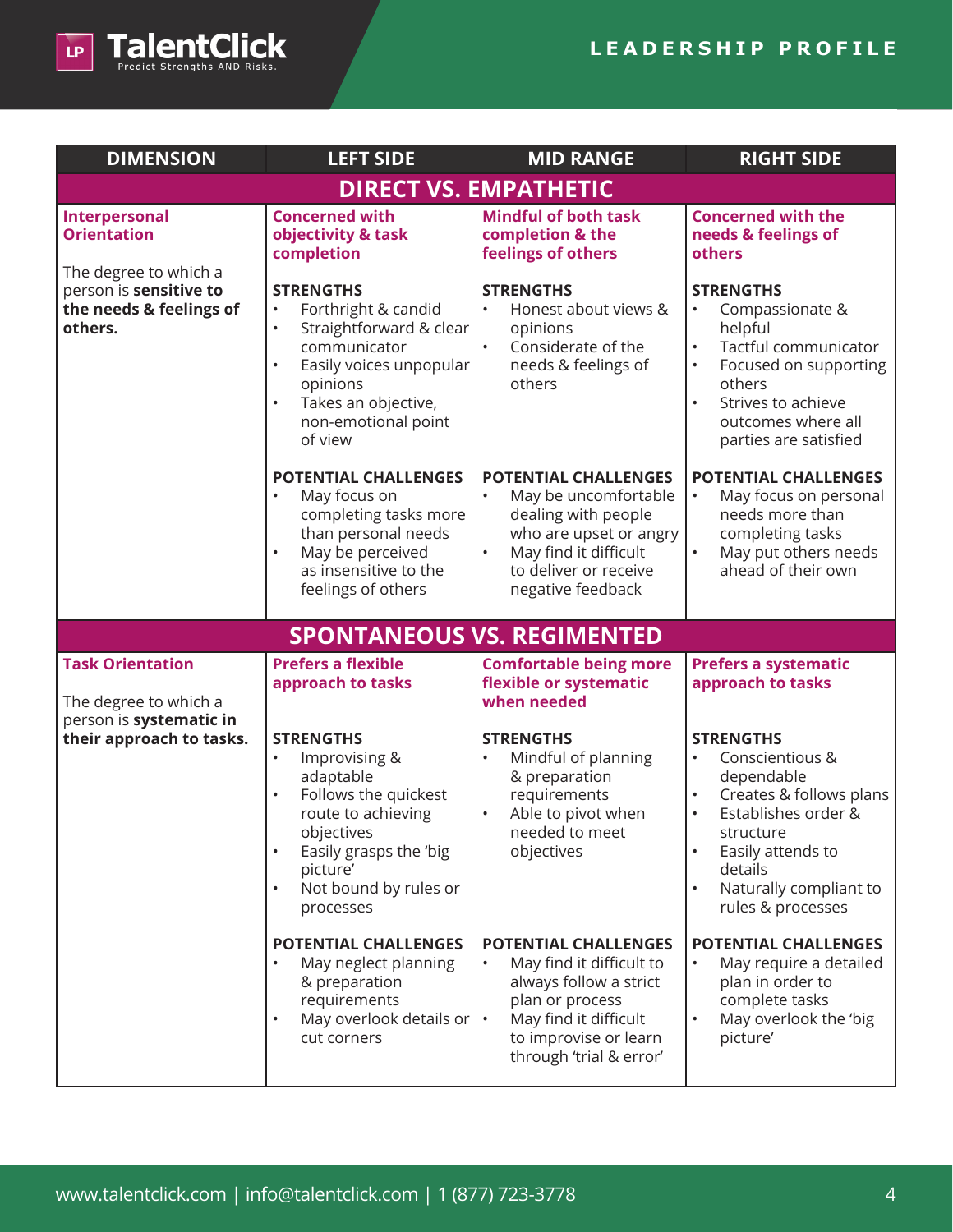

| <b>DIMENSION</b>                                                                | <b>LEFT SIDE</b>                                                                                                                                                                                                              | <b>MID RANGE</b>                                                                                                                                                                              | <b>RIGHT SIDE</b>                                                                                                                                                       |
|---------------------------------------------------------------------------------|-------------------------------------------------------------------------------------------------------------------------------------------------------------------------------------------------------------------------------|-----------------------------------------------------------------------------------------------------------------------------------------------------------------------------------------------|-------------------------------------------------------------------------------------------------------------------------------------------------------------------------|
| <b>CONVENTIONAL VS. OPEN-MINDED</b>                                             |                                                                                                                                                                                                                               |                                                                                                                                                                                               |                                                                                                                                                                         |
| <b>Conceptual</b><br><b>Orientation</b>                                         | <b>Desires proven ideas &amp;</b><br>familiar experiences                                                                                                                                                                     | <b>Receptive to proven</b><br>or experimental<br>approaches as needed                                                                                                                         | <b>Desires innovative ideas</b><br>& new experiences                                                                                                                    |
| The degree to which<br>a person is receptive<br>to new ideas or<br>experiences. | <b>STRENGTHS</b><br>Practical & predictable<br>$\bullet$<br>Adheres to established<br>$\bullet$<br>methods<br>Finds 'tried & true'<br>$\bullet$<br>solutions to problems<br>Stays focused on<br>$\bullet$<br>repetitive tasks | <b>STRENGTHS</b><br>Able to build on others'<br>ideas<br>Has a realistic<br>problem-solving style                                                                                             | <b>STRENGTHS</b><br>Imaginative & curious<br>$\bullet$<br>Experiments with new<br>tools & methods<br>Finds creative solutions<br>to problems<br>Easily adapts to change |
|                                                                                 | <b>POTENTIAL CHALLENGES</b><br>May be resistant to<br>$\bullet$<br>new tools or methods<br>May need time to<br>$\bullet$<br>adapt to organizational<br>change                                                                 | <b>POTENTIAL CHALLENGES</b><br>May be initially<br>$\bullet$<br>resistant to ideas that<br>involve rapid or drastic<br>change<br>May feel frustrated<br>$\bullet$<br>with no task variability | POTENTIAL CHALLENGES<br>May need a lot of<br>$\bullet$<br>change to remain<br>stimulated<br>May not assess<br>the practicality of<br>new ideas before<br>implementing   |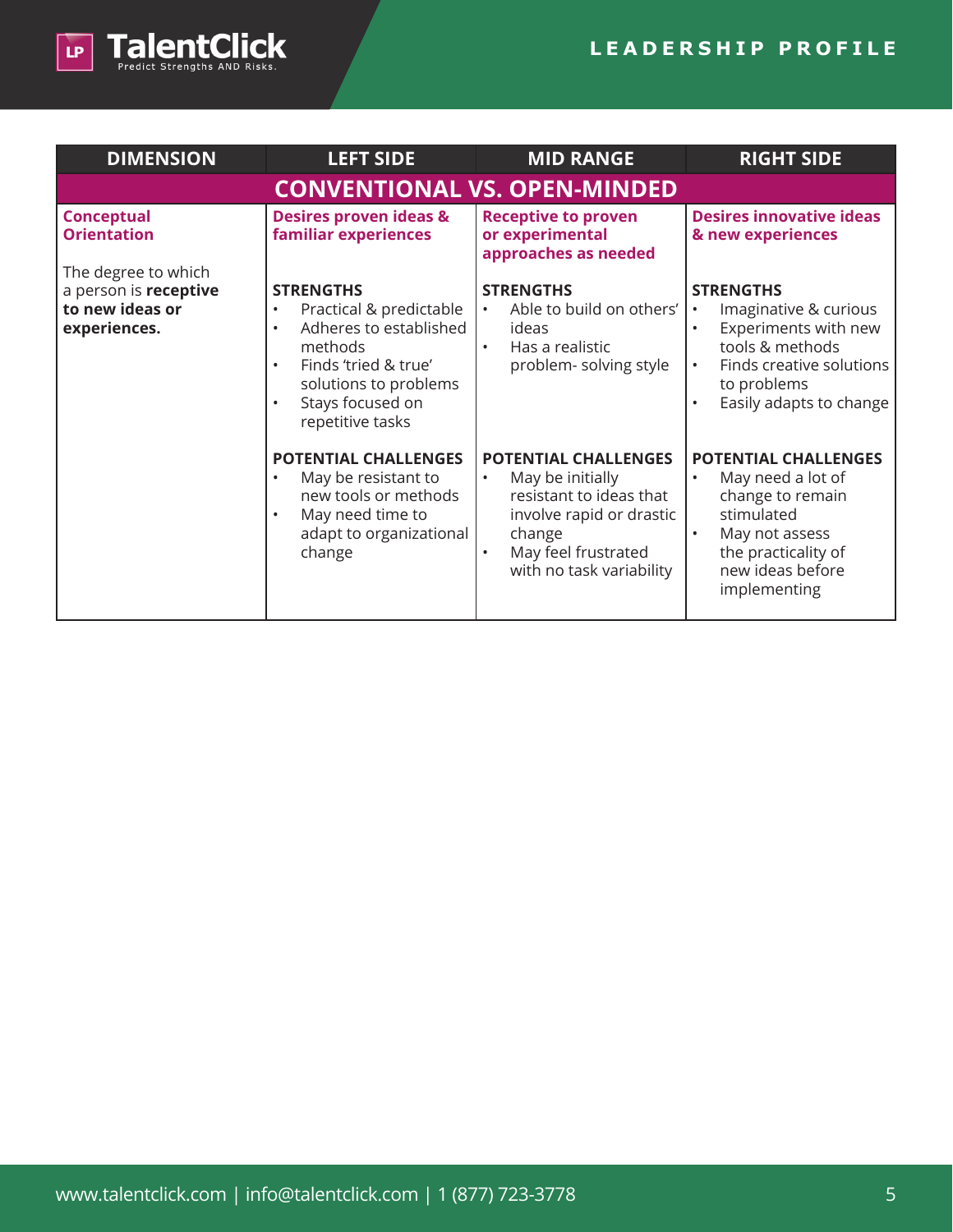

## Business Reasoning

| <b>DIMENSION</b>                                                                                                                                   | <b>BASIC</b>                                                                                                                                                                                                                                                                                                                                                                  | <b>ADVANCED</b>                                                                                                                                                                                                                                                                                                                   |  |
|----------------------------------------------------------------------------------------------------------------------------------------------------|-------------------------------------------------------------------------------------------------------------------------------------------------------------------------------------------------------------------------------------------------------------------------------------------------------------------------------------------------------------------------------|-----------------------------------------------------------------------------------------------------------------------------------------------------------------------------------------------------------------------------------------------------------------------------------------------------------------------------------|--|
| <b>VERBAL REASONING ABILITY</b>                                                                                                                    |                                                                                                                                                                                                                                                                                                                                                                               |                                                                                                                                                                                                                                                                                                                                   |  |
| The degree to which<br>a person is able to<br>understand & solve<br>business problems in a<br>written or verbal format<br>using logic & judgement. | <b>Difficulty solving business problems in</b><br>a written or verbal format<br><b>CHALLENGES</b><br>May need input from others to<br>$\bullet$<br>interpret complex information<br>May need assistance solving day-<br>$\bullet$<br>to-day scenarios requiring logic &<br>reasoning<br>May benefit from extra coaching &<br>$\bullet$<br>training on complex problem-solving | <b>Correctly solves business problems in</b><br>a written or verbal format<br><b>STRENGTHS</b><br>Able to analyze & interpret complex<br>$\bullet$<br>written or oral information<br>Able to make correct judgments from<br>$\bullet$<br>written information<br>Able to solve day-to-day scenarios<br>requiring logic & reasoning |  |
| <b>NUMERICAL REASONING ABILITY</b>                                                                                                                 |                                                                                                                                                                                                                                                                                                                                                                               |                                                                                                                                                                                                                                                                                                                                   |  |
| The degree to which<br>a person is able to<br>understand & solve                                                                                   | <b>Difficulty solving business problems in</b><br>a numerical format                                                                                                                                                                                                                                                                                                          | <b>Correctly solves business problems in</b><br>a numerical format                                                                                                                                                                                                                                                                |  |
| business problems in<br>a numerical format by<br>making the appropriate<br>calculations.                                                           | <b>CHALLENGES</b><br>May need input from others to make<br>correct judgements from numerical<br>data<br>May need assistance solving day-to-<br>$\bullet$<br>day scenarios requiring numerical<br>calculations<br>May benefit from extra training<br>$\bullet$<br>on making complex numerical<br>calculations                                                                  | <b>STRENGTHS</b><br>Able to make correct judgments<br>$\bullet$<br>& decisions based on numerical<br>calculations<br>Able to solve day-to-day scenarios<br>requiring numerical calculations<br>Able to analyze & interpret complex<br>$\bullet$<br>numerical data, such as financial<br>information                               |  |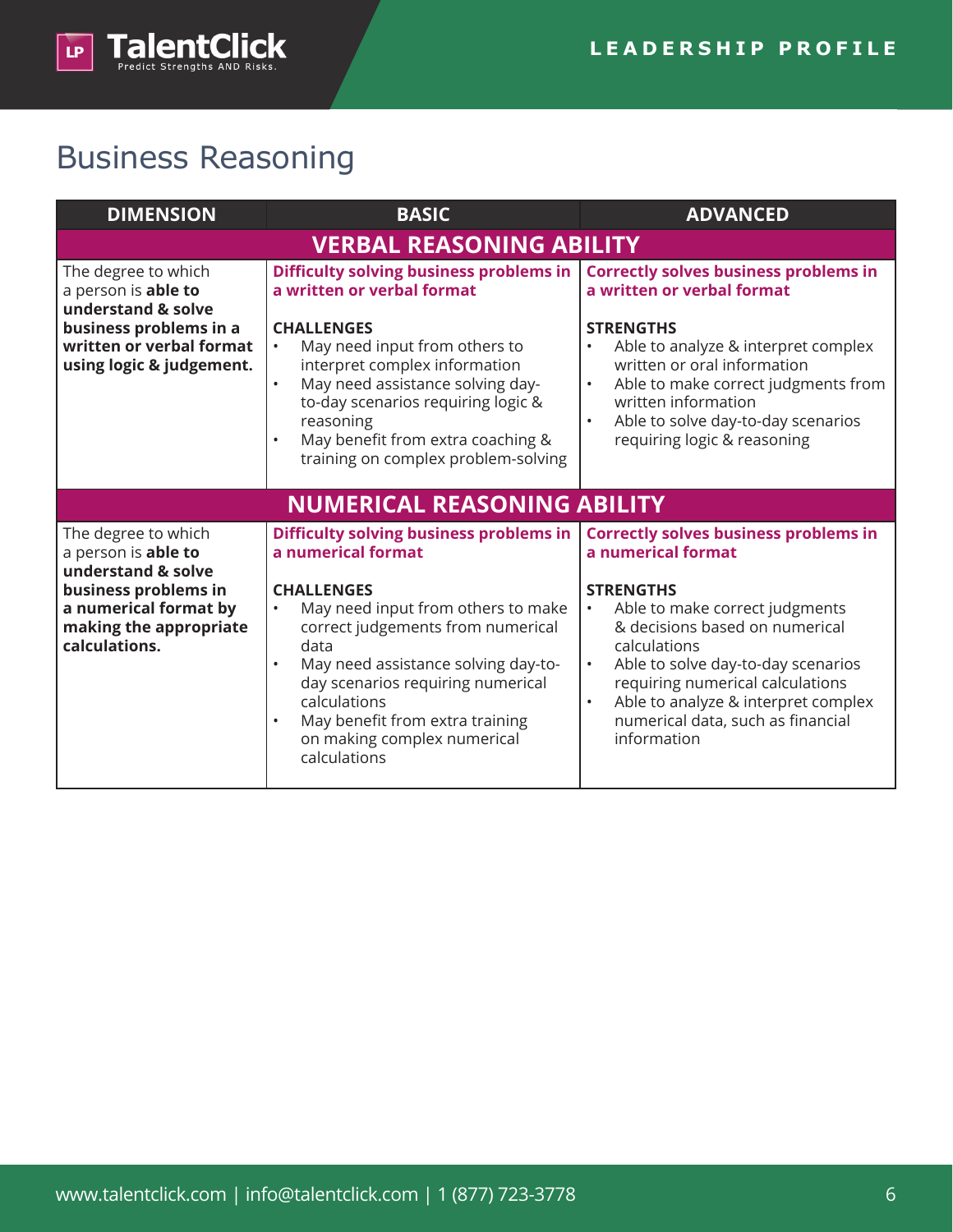

## Conflict Management Style

| <b>DESCRIPTION</b>                                                                                                  | <b>MOST EFFECTIVE WHEN:</b>                                                                                                                                                                                                                                                                                                                                                                                                                                                                                                                                                                           | <b>LEAST EFFECTIVE WHEN:</b>                                                                                                                                                                                                                                                                                                                                                                                                                                                                                                                                                                                                                        |
|---------------------------------------------------------------------------------------------------------------------|-------------------------------------------------------------------------------------------------------------------------------------------------------------------------------------------------------------------------------------------------------------------------------------------------------------------------------------------------------------------------------------------------------------------------------------------------------------------------------------------------------------------------------------------------------------------------------------------------------|-----------------------------------------------------------------------------------------------------------------------------------------------------------------------------------------------------------------------------------------------------------------------------------------------------------------------------------------------------------------------------------------------------------------------------------------------------------------------------------------------------------------------------------------------------------------------------------------------------------------------------------------------------|
|                                                                                                                     | <b>DOMINATING</b>                                                                                                                                                                                                                                                                                                                                                                                                                                                                                                                                                                                     |                                                                                                                                                                                                                                                                                                                                                                                                                                                                                                                                                                                                                                                     |
| The degree to which a<br>person resolves conflict<br>by directing the other<br>party to accept their<br>position.   | The outcome is more important than<br>the relationship<br>The outcome is critical & cannot be<br>$\bullet$<br>compromised<br>An immediate decision is needed<br>$\bullet$<br>It is an emergency or safety concern<br>$\bullet$<br>Being right matters more than<br>$\bullet$<br>preserving the relationship<br>An unfavorable decision by the other<br>party will be costly to you or the<br>organization<br>The other party lacks the expertise to<br>$\bullet$<br>make the decision<br>Your position, authority, or rights are<br>being challenged<br>An unpopular course of action is<br>necessary | The relationship is equally or more<br>important than the outcome<br>Preserving or building the<br>$\bullet$<br>relationship is very important<br>The issue is not important to you<br>$\bullet$<br>The other party is in a position of<br>$\bullet$<br>authority<br>$\bullet$<br>You may be wrong or the alternate<br>position could be better<br>Commitment & support from the<br>$\bullet$<br>other party is required for success<br>The other party possesses a high<br>$\bullet$<br>degree of competency<br>The issue is complex & requires input<br>$\bullet$<br>from others<br>The decision does not have to be<br>$\bullet$<br>made quickly |
|                                                                                                                     | <b>OBLIGING</b>                                                                                                                                                                                                                                                                                                                                                                                                                                                                                                                                                                                       |                                                                                                                                                                                                                                                                                                                                                                                                                                                                                                                                                                                                                                                     |
| The degree to which a<br>person resolves conflict<br>by 'giving in' & letting the<br>other party have their<br>way. | The relationship is more important<br>than the outcome<br>Preserving or building the<br>$\bullet$<br>relationship matters more than being<br>right<br>The issue is not important to you<br>The other party is in a position of<br>authority<br>Supporting the needs of the other<br>party will not be costly to you<br>A temporary resolution provides time<br>to reach a future agreement<br>A favorable outcome is unlikely & it is<br>better to restore harmony<br>Helping others learn from their<br>decisions is important<br>Customer service & satisfaction is the<br>priority                 | The outcome is equally or more<br>important than the relationship<br>The issue is very important to you<br>An unfavorable decision by the other<br>$\bullet$<br>party will be costly to you or the<br>organization<br>You strongly believe that you are<br>$\bullet$<br>right<br>The other party lacks the expertise to<br>$\bullet$<br>make the decision on their own<br>Your position, authority, or rights are<br>being challenged<br>Strong, confident leadership is<br>needed<br>The issue is complex & requires<br>discussion of alternate ideas<br>The decision does not have to be<br>made quickly                                          |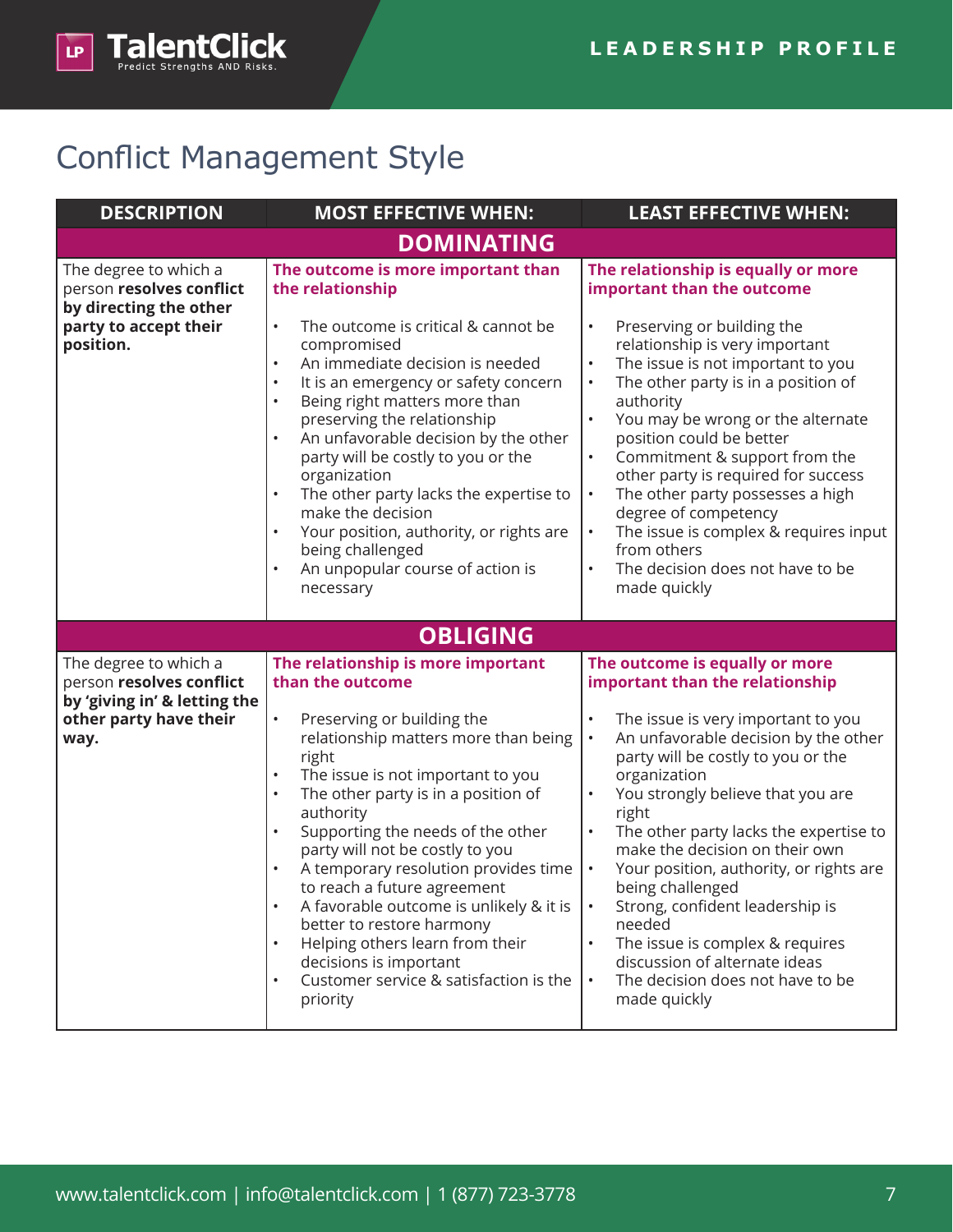

| <b>DESCRIPTION</b>                                                                                                                                  | <b>MOST EFFECTIVE WHEN:</b>                                                                                                                                                                                                                                                                                                                                                                                                                                                                                                                                                                                                                 | <b>LEAST EFFECTIVE WHEN:</b>                                                                                                                                                                                                                                                                                                                                                                                                                                                                                                                                                      |
|-----------------------------------------------------------------------------------------------------------------------------------------------------|---------------------------------------------------------------------------------------------------------------------------------------------------------------------------------------------------------------------------------------------------------------------------------------------------------------------------------------------------------------------------------------------------------------------------------------------------------------------------------------------------------------------------------------------------------------------------------------------------------------------------------------------|-----------------------------------------------------------------------------------------------------------------------------------------------------------------------------------------------------------------------------------------------------------------------------------------------------------------------------------------------------------------------------------------------------------------------------------------------------------------------------------------------------------------------------------------------------------------------------------|
|                                                                                                                                                     | <b>COLLABORATING</b>                                                                                                                                                                                                                                                                                                                                                                                                                                                                                                                                                                                                                        |                                                                                                                                                                                                                                                                                                                                                                                                                                                                                                                                                                                   |
| The degree to which a<br>person resolves conflict<br>by working to find a 'win-<br>win' solution where both<br>parties achieve their<br>objectives. | Both the outcome & relationship are<br>highly important<br>The issue is complex<br>$\bullet$<br>One party cannot solve the problem<br>$\bullet$<br>on their own<br>Multiple perspectives or expertise<br>$\bullet$<br>are needed to generate a creative<br>solution<br>Commitment is needed from both<br>$\bullet$<br>parties for successful implementation<br>Time & energy are available for<br>$\bullet$<br>discussion<br>The long-term ability to work<br>$\bullet$<br>together is important<br>Mutual growth & learning is a priority<br>$\bullet$<br>A proactive decision is needed<br>$\bullet$                                      | Either the outcome or relationship is<br>not important<br>The issue is trivial or straightforward<br>An immediate decision is required<br>$\bullet$<br>The outcome is not important to you<br>$\bullet$<br>or the other party<br>Time & energy are not available for<br>$\bullet$<br>exploring all possible options<br>$\bullet$<br>The position of the other party is<br>wrong beyond doubt                                                                                                                                                                                      |
|                                                                                                                                                     | <b>COMPROMISING</b>                                                                                                                                                                                                                                                                                                                                                                                                                                                                                                                                                                                                                         |                                                                                                                                                                                                                                                                                                                                                                                                                                                                                                                                                                                   |
| The degree to which a<br>person resolves conflict<br>by 'meeting in the<br>middle' where both<br>parties make<br>concessions.                       | Both the outcome & relationship are<br>moderately important<br>The goals of the parties are mutually<br>$\bullet$<br>exclusive<br>It is unrealistic to totally satisfy both<br>$\bullet$<br>parties<br>You are willing to give up something<br>$\bullet$<br>in exchange for something else<br>A quick resolution matters more than<br>$\bullet$<br>exploring all options<br>Consensus cannot be reached<br>$\bullet$<br>A collaborating or dominating<br>$\bullet$<br>approach has not worked<br>Settling on any solution is better than<br>$\bullet$<br>a stalemate<br>A temporary solution to a complex<br>$\bullet$<br>problem is needed | Either the outcome or relationship is<br>highly important<br>$\bullet$<br>The issue is complex & requires a<br>creative solution<br>The outcomes are important enough<br>$\bullet$<br>to warrant the time & energy needed<br>for collaborating<br>Either party will not achieve an<br>acceptable outcome<br>Lingering dissatisfaction or<br>$\bullet$<br>resentment may trigger subsequent<br>conflict<br>One party is in a position of authority<br>Principles or values are at stake &<br>$\bullet$<br>must not be compromised<br>A long-term solution is required<br>$\bullet$ |